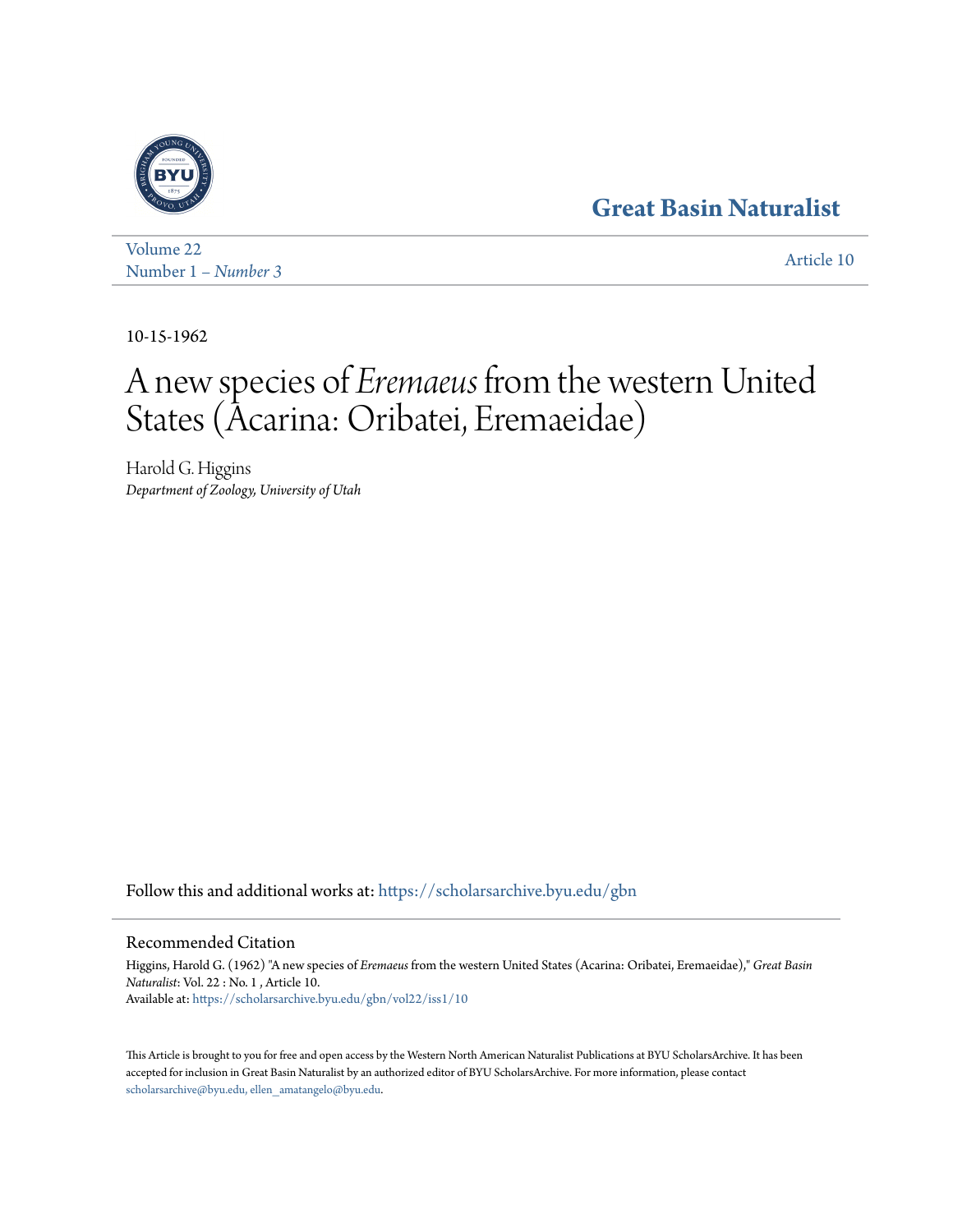### A NEW SPECIES OF EREMAEUS FROM THE WESTERN UNITED STATES (ACARINA: ORIBATEI, EREMAEIDAE)'

#### HAROLD G. HIGGINS^

Preliminary studies on the genus *Eremaeus* of North America have shown that this group of mites has a wide ecological range with many species. A rather robust species with deep pits which appear spotted under low magnification, has been found in mountainous areas of Western United States. A description of this new species follows.

#### Eremaeus stiktos, n. sp.

DIAGNOSIS: Color deep reddish-brown; body and legs more deeply pitted than any known species; pseudostigmatic organs shorter than distance between pseudostigmata; body hairs short and weak; femus of all legs with a double, ventral keel.

Description: Color deep reddish-brown; propodosoma slightly wider than long, about one-third as long as hysterosoma; rostrum rounded; rostral hairs short and projected anteriorly for about onehalf their length over the rostrum; lamellae short, rather smooth with roughened medial borders, separated from each other a distance equivalent to their lengths, usually with about six longitudinal rows of large pits between lamellae; lamellar hairs located on anterolateral margins of propodosoma and extended down over rostrum by about one-third their lengths; interlamellar hairs extremely short, about one-third as long as distance across pseudostigmata, insertions prominent, located posterior to lamellae at level of pseudostigmata; pseudostigmata heavy, cup-shaped, directed antero-laterally; pseudostigmatic organs short, slightly longer than lamellae, with short, rounded setose head and short pedicle as shown in figures 1 and 3; tectopedia <sup>I</sup> long, directed anteriorly, with roughened edges; tecto pedia II shorter than tectopedia <sup>I</sup> and directed antero-laterally; exobothridial hair slender and located antero-laterally to pseudostigmata.

Hysterosoma oval and slightly vaulted; dorsal hairs short, weak and often hidden by the deep, oval pits that cover the body. Hysterosoma and dorsal hairs as seen in figure 1, nine pairs visible in holo type specimen.

Camerostome egg-shaped in outline with two pairs of medially placed hairs; apodemata I a short transverse bar with lateral extensions divided; the anterior part arching in front of tectopedia II; apodemata III weak, not extending to middle line; apodemata IV coalesced with sclerotized margin of genital aperature; ventral plate

<sup>1.</sup> Research supported by National Science Foundation.

<sup>2.</sup> Department of Zoology, University of Utah. Salt Lake City.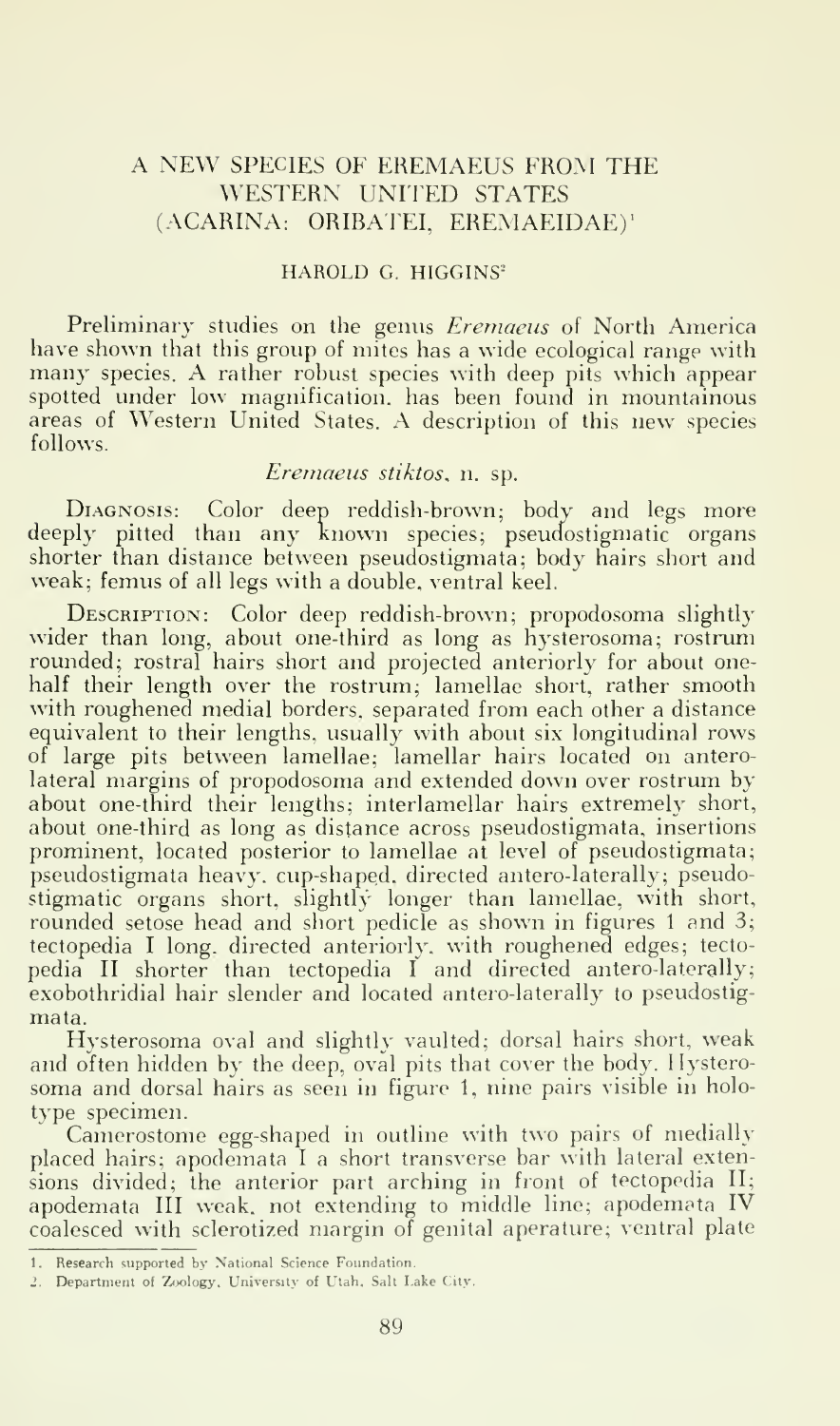

Figs. 1-5*. Eremaeus stiktos*: 1, dorsal aspect; 2, ventral aspect; 3, pseudostigmata and pseudostigmatic organ; 4, leg I from dorsal aspect; 5, leg IV, from<br>lateral aspect.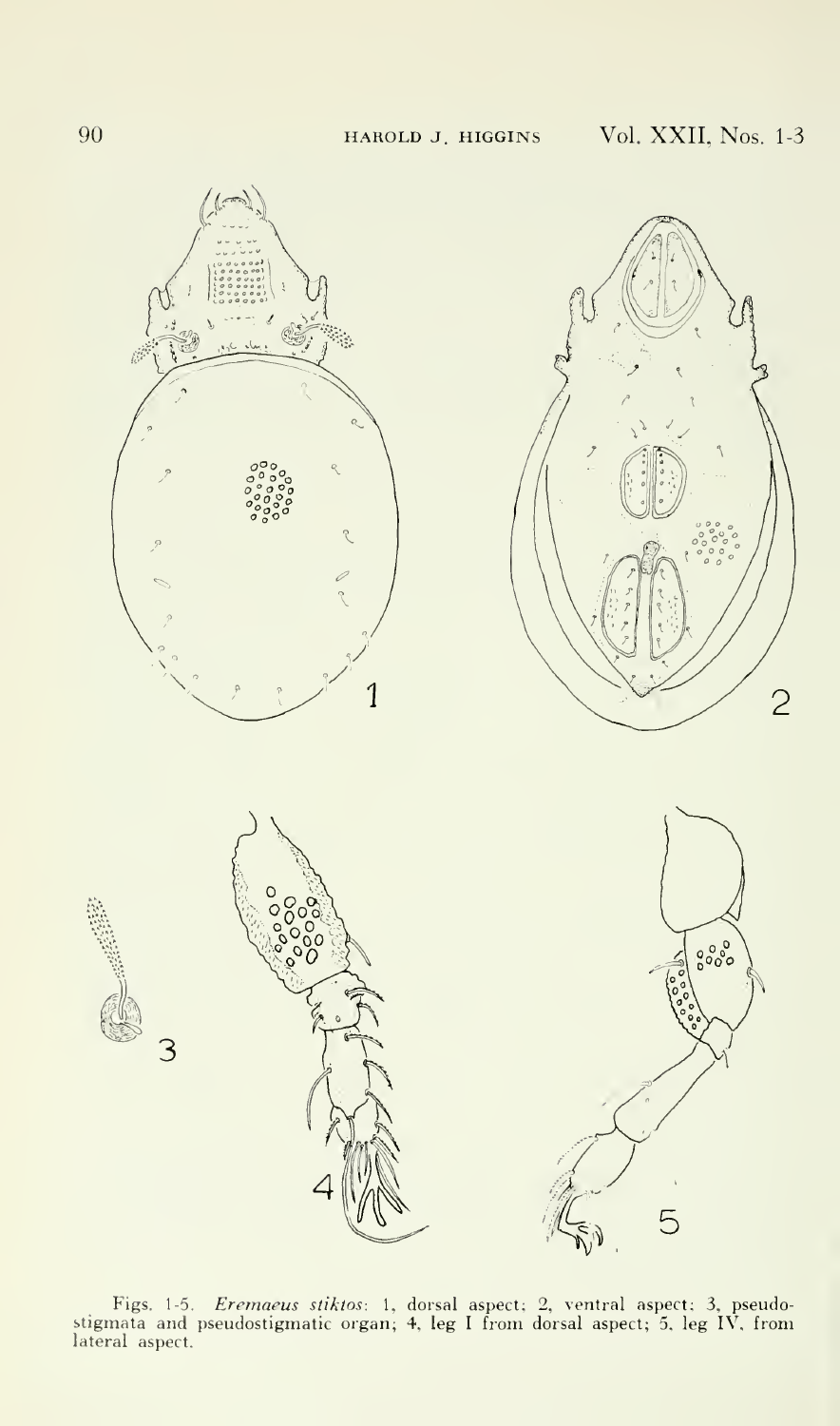structures and setae as shown in figure 2; genital aperture oval in outline, surrounded by a sclerotized ring formed by apodermata IV; each genital cover with six unequally placed setae along its median edge; anal opening egg-shaped and separated from genital opening by less than one-half length of genital cover, a sclerotized ring sur rounding anal covers which terminates in a point at posterior end, each anal cover with five sub-equally spaced setae along median edge; preanal piece large and extended about one-half the distance to genital opening; four pairs of adanal setae,  $ad_1$  and  $ad_2$  posterior to anal covers,  $ad<sub>3</sub>$  at postero-lateral edge of anal plate, and  $ad<sub>4</sub>$  near anterior level of anal opening. Entire ventral surface and legs deeply pitted.

Leg <sup>I</sup> longer than leg II, but shorter than leg IV; all tarsi shorter than their tibia; femur of leg <sup>I</sup> extending forward to end of rostrum; legs heterotridactylous, middle claw being the largest; the femur of all legs with <sup>a</sup> heavy, roughened, double, ventral keel. Leg <sup>I</sup> shown in figure 4; leg IV shown in figure 5.

Total length, 636  $\mu$ , hysterosoma, 450  $\mu$ ; width of hysterosoma, 360  $\mu$ .

The holotype and six paratypes are from Farmington Canyon, Davis County. Utah, 2 August 1956 by J. R. Higgins. Additional specimens are as follows:

Uтлн: 1 specimen from Lambs Canyon, Salt Lake County. — 3 October 1954 by S. Mulaik; <sup>1</sup> specimen from Spruces Recreational Area. Salt Lake County, <sup>5</sup> June 1957, and <sup>1</sup> specimen from the same area 11 July 1957 by H. Higgins; 1 specimen from Diamond Fork Canyon. Utah County. 17 June 1956 by H. Higgins.

WASHINGTON: 2 specimens from Cle Elum, 19 August 1956 by H. and M. Higgins; 1 specimen from lichens at Neah Bay, 22 August 1956, by H. and M. Higgins.

REMARKS: This species of mite is more deeply pitted than any known species of *Eremaeus*. It appears to live in a large variety of habitats in <sup>a</sup> wide range of elevations. Specimens from Farmington (Canyon and the Spruces Recreational Area were taken from litter under a mixed conifer-aspen association at elevations above 7,000 feet. The specimens from Cle Elum were taken from <sup>a</sup> moss covered log under Douglas fir while the specimen from Neah Bay was found in lichens on a standing tree at sea level.

#### **REFERENCES**

Banks. N. 1896. New North American Spiders and Mites. Trans. Amer. Ent. Soc. 23:57-77.

. 1947. On Some Acarina from North Carolina. Psyche 54(2):110-141.

Ewing. H. E. 1909. The Oribatoidea of Illinois. Bull. 111. State Lab. Nat. Hist. 7(10) :337-389.